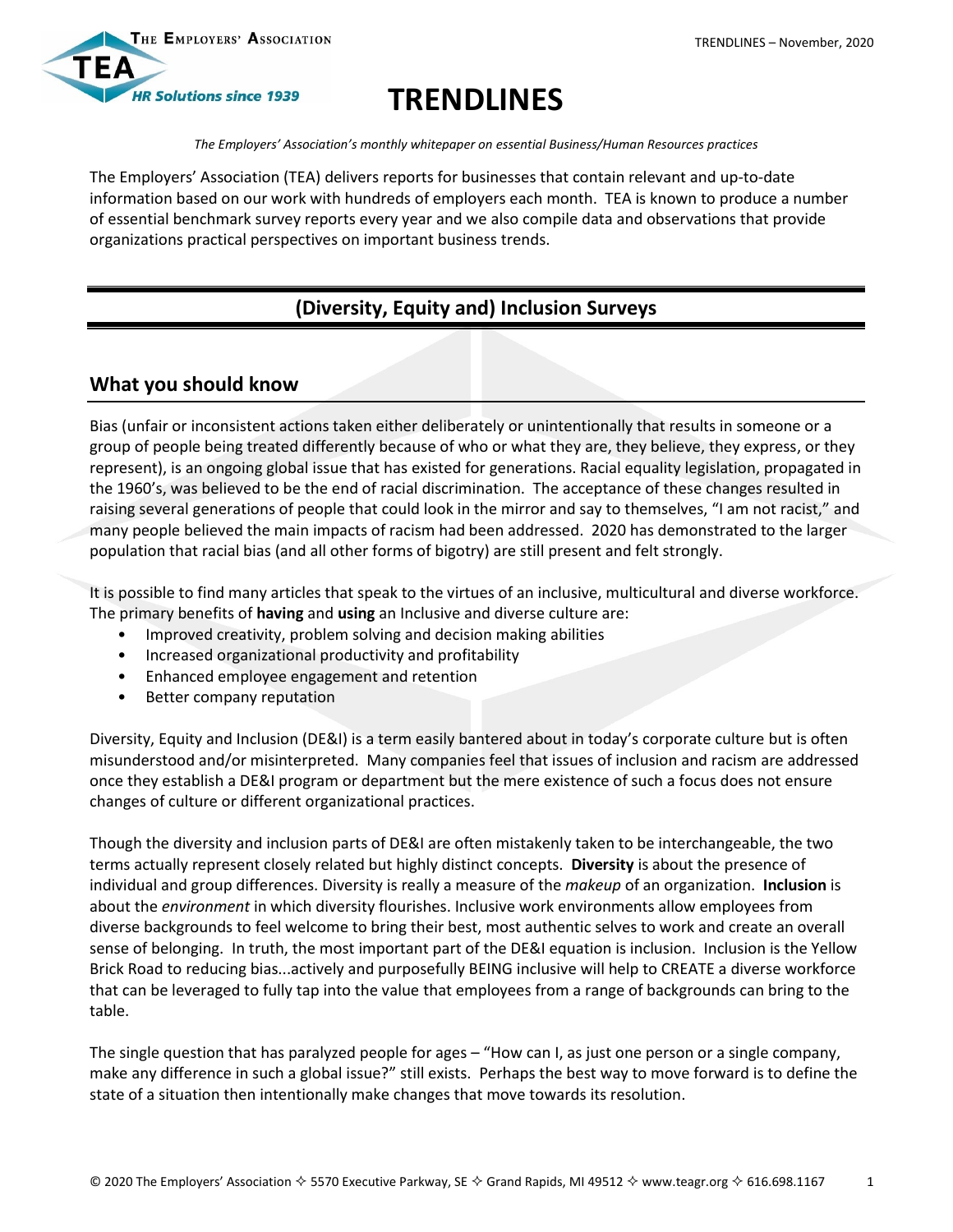### **What we know**

Forbes Magazine shared the following statistics that validate the need to improve inclusion in leadership:

- 12.5% of the US population is Black yet hold only 3.2% of senior leadership positions.
- Out of the entire Fortune 500, only 4 CEOs are Black (and they are men) which is 0.08% of Fortune 500 CEO's.
- As of 2018, there have been 1,974 members of the US Senate, but only ten have been Black (0.005%).
- 18.3% of the US population is Hispanic yet only 4% of company executives are Hispanic.

Inclusion Surveys can help establish a baseline for organizations as they intentionally address the exclusive practices and barriers to inclusion. Requests for Inclusion Surveys have increased in the past several months, primarily driven by the increased visibility of the Black Lives Matter movement and other social responses to injustice.

- In the last six months, 83% of the companies The Employers' Association has conducted Employee Engagement Surveys for have requested that questions specific to Inclusion be added to the instrument.
- The number of responses to Google searches for "Diversity & Inclusion Surveys" has increased from 71 million to 100 million in the last two month.
- The Employers Association of America (EAA), an association of Employer's Associations in the United States, is working as a group to identify and implement a specific Inclusion Survey.
- Survey Monkey has developed a template for Inclusion Surveys.
- The Employers' Association has two effective surveys one for senior management to establish management's perspective of how Inclusive their culture is and one for employees to express their realities.

The National Business Research Institute (NBRII) states, "The sole purpose of a survey-driven root cause analysis process is to quickly, clearly, and simply identify the smallest number of issues that can be shown to drive, control, or predict the largest number of issues within an organization." Data from Inclusion Surveys can provide valuable information that can be used to create action plans to address inclusion and equity challenges as well as demonstrate the value of workplace diversity.

## **What it means**

Companies and individuals have shown a significant Interest in changing and becoming more inclusive but many organizations do not know where to start. The only way to see the whole Diversity, Equity, and Inclusion (DE&I) picture is by gathering the full gamut of DE&I metrics to provide a reference point – a starting place – that will help to establish a direction and help clarify a destination.

NBRII states, "As a result of conducting empirical research, management is challenged by both the advantage of incisive, astute intelligence of the target population and is often overwhelmed by the task of relating, organizing, and prioritizing a large number of issues." In order for a survey to be effective and accurate it must meet two conditions:

- 1. The survey is designed and conducted properly by an independent third party,
- 2. The company commits to taking action after receiving the results.